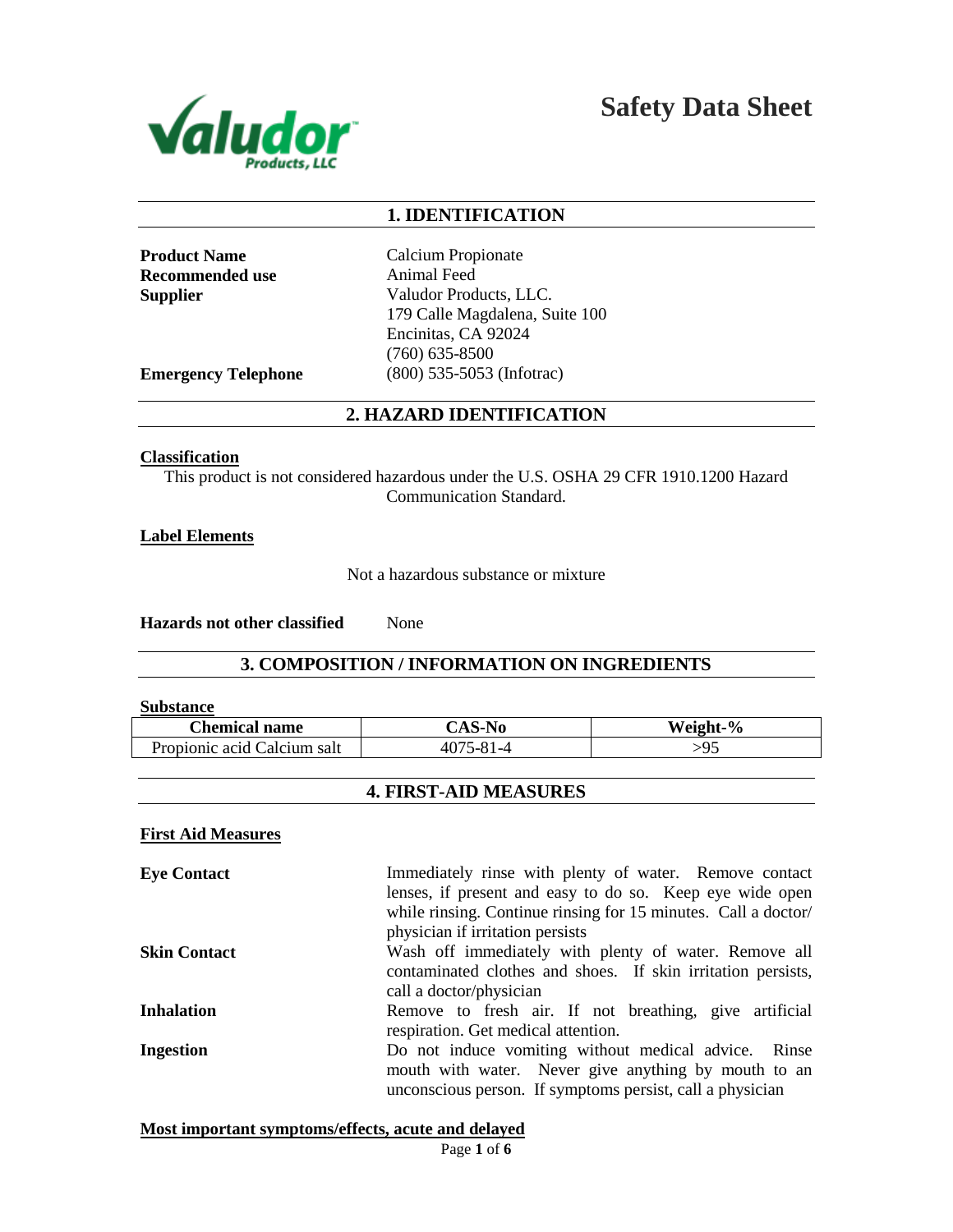**Symptoms** No information available

# **5. FIRE-FIGHTING MEASURES**

**Suitable Extinguishing Media** Use any means suitable for extinguishing surrounding fire.

Unsuitable Extinguishing Media No information available

## **Specific Hazards arising from the chemical**

Hazardous combustion products Thermal decomposition can lead to the release of irritation or toxic gases and vapors; including and not limited to: Carbon **Oxides** 

## **Protective equipment and precautions for fire-fighters**

As in any fire, wear self-contained breathing apparatus pressure-demand, MSHA/NIOSH (approved or equivalent) and full protective gear.

# **6. ACCIDENTAL RELEASE MEASURES**

## **Personal precautions, protective equipment, and emergency procedures**

**Personal precautions** Avoid contact with eyes, skin and clothing. Avoid breathing vapors or mists. Use personal protection recommended in Section 8. Ensure adequate ventilation.

## **Methods and materials for containment and cleanup**

| <b>Methods for clean-up</b>      | Sweep or vacuum up and place in appropriate container for |  |                                             |  |       |
|----------------------------------|-----------------------------------------------------------|--|---------------------------------------------|--|-------|
|                                  |                                                           |  | disposal. Keep unauthorized personnel away. |  | Avoid |
|                                  | generating dust.                                          |  |                                             |  |       |
| <b>Environmental Precautions</b> |                                                           |  | Prevent entry into waterways or sewers      |  |       |

# **7. HANDLING AND STORAGE**

## **Precautions for safe handling**

Do not breathe dust. Avoid dust formation. Avoid contact with eyes, skin and clothing. Use personal protective equipment recommended in section 8. Remove and wash contaminated clothing before reuse. Do not eat, drink or smoke when using this product.

# **Conditions for safe storage, including any incompatibilities**

Store in a cool/low-temperature, well-ventilated, dry place. Keep containers closed and labeled when not in use.

# **8. EXPOSURE CONTROLS / PERSONAL PROTECTION**

## **Exposure Guidelines**

This product does not contain any hazardous materials with occupational exposure limits established by the regional specific regulatory bodies

## **Appropriate engineering controls**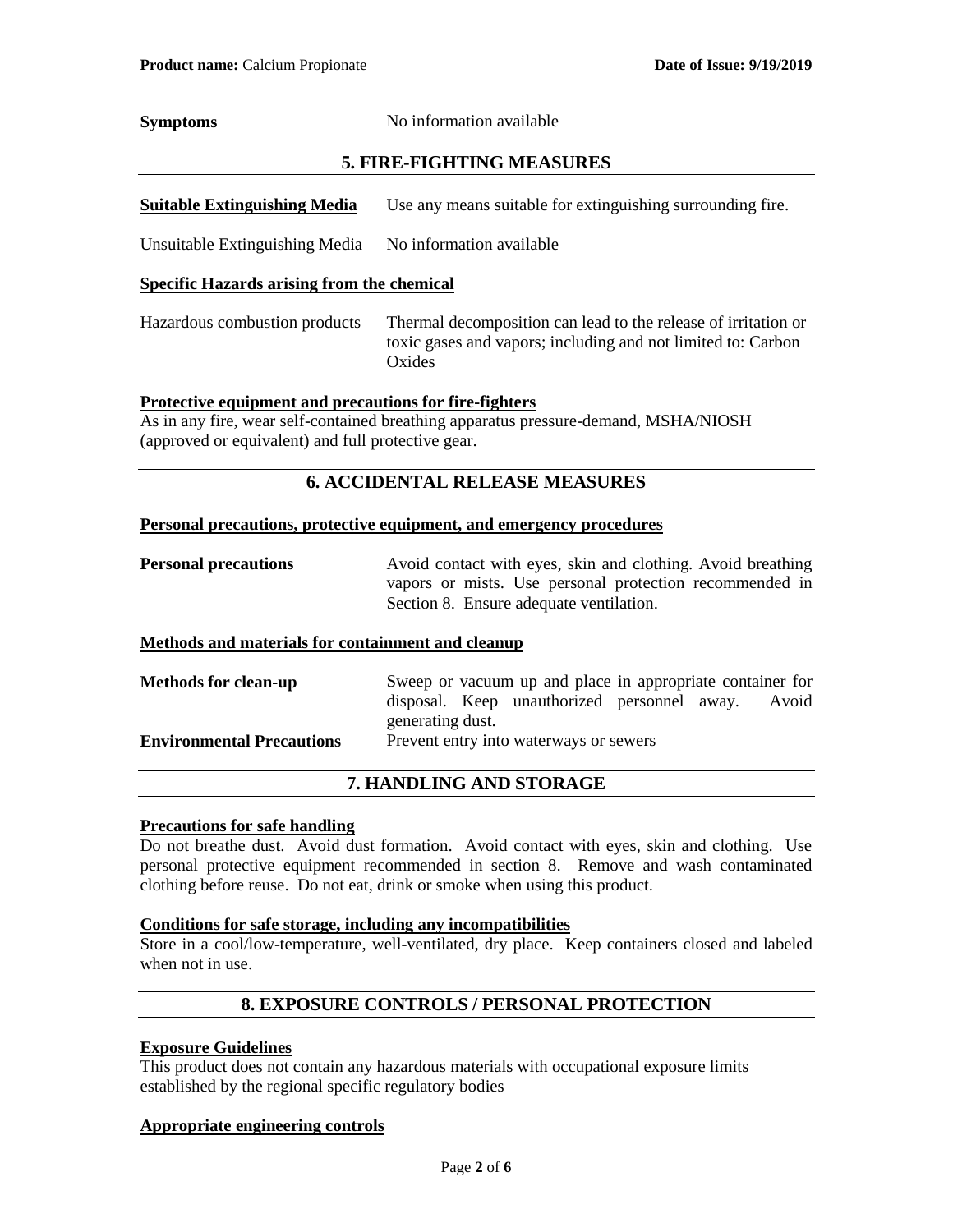Ensure adequate ventilation, especially in confined areas. Consider the potential hazards of this material, applicable exposure limits, job activities and other substances in the workplace when designing controls and selecting personal protective equipment.

# **Personal Protective Equipment**

| <b>Eye/face protection</b>    | Safety glasses are recommended in professional settings      |
|-------------------------------|--------------------------------------------------------------|
| <b>Skin protection</b>        | Choose the appropriate protective clothing and gloves based  |
|                               | on the tasks being performed to avoid exposure to skin. Wear |
|                               | protective gloves.                                           |
| <b>Respiratory protection</b> | Not required under normal circumstances. If exposure limits  |
|                               | are exceeded or if irritation or other symptoms are          |
|                               | experienced use a NIOSH/MSHA approved respirator.            |
| <b>Hygiene Measures</b>       | Handle in accordance with good industrial hygiene and safety |
|                               | practices. Do not eat, drink or smoke when using this        |
|                               | product.                                                     |
|                               |                                                              |

# **9. PHYSICAL and CHEMICAL PROPERTIES**

| Appearance<br><b>Physical state</b><br>Odor<br><b>Odor threshold</b><br>pН<br>Melting point / freezing point<br><b>Boiling point / Boiling range</b><br><b>Flash point</b><br><b>Evaporation rate</b><br><b>Flammability</b><br><b>Flammability or explosive</b><br>limits | White Crystalline Powder<br>Solid<br><b>Odorless</b><br>No information available<br>Not applicable<br>No information available<br>Not applicable<br>Not applicable<br>Not applicable<br>No information available |
|----------------------------------------------------------------------------------------------------------------------------------------------------------------------------------------------------------------------------------------------------------------------------|------------------------------------------------------------------------------------------------------------------------------------------------------------------------------------------------------------------|
| <b>Upper</b>                                                                                                                                                                                                                                                               | No information available                                                                                                                                                                                         |
| Lower                                                                                                                                                                                                                                                                      | No information available                                                                                                                                                                                         |
| Vapor pressure                                                                                                                                                                                                                                                             | No information available                                                                                                                                                                                         |
| <b>Vapor density</b>                                                                                                                                                                                                                                                       | No information available                                                                                                                                                                                         |
| <b>Specific Gravity</b>                                                                                                                                                                                                                                                    | No information available                                                                                                                                                                                         |
| Solubility in water                                                                                                                                                                                                                                                        | No information available                                                                                                                                                                                         |
| <b>Partition coefficient</b>                                                                                                                                                                                                                                               | No information available                                                                                                                                                                                         |
| <b>Auto-ignition temperature</b>                                                                                                                                                                                                                                           | No information available                                                                                                                                                                                         |
| <b>Decomposition temperature</b>                                                                                                                                                                                                                                           | No information available                                                                                                                                                                                         |
| <b>Viscosity</b>                                                                                                                                                                                                                                                           | No information available                                                                                                                                                                                         |

# **10. STABILITY AND REACTIVITY**

| <b>Reactivity</b>                            | None known under normal conditions.                  |
|----------------------------------------------|------------------------------------------------------|
| <b>Chemical stability</b>                    | Stable under ordinary conditions of use and storage. |
| <b>Possibility of hazardous</b><br>reactions | None under normal processing.                        |
| <b>Conditions to avoid</b>                   | Avoid dust formation.                                |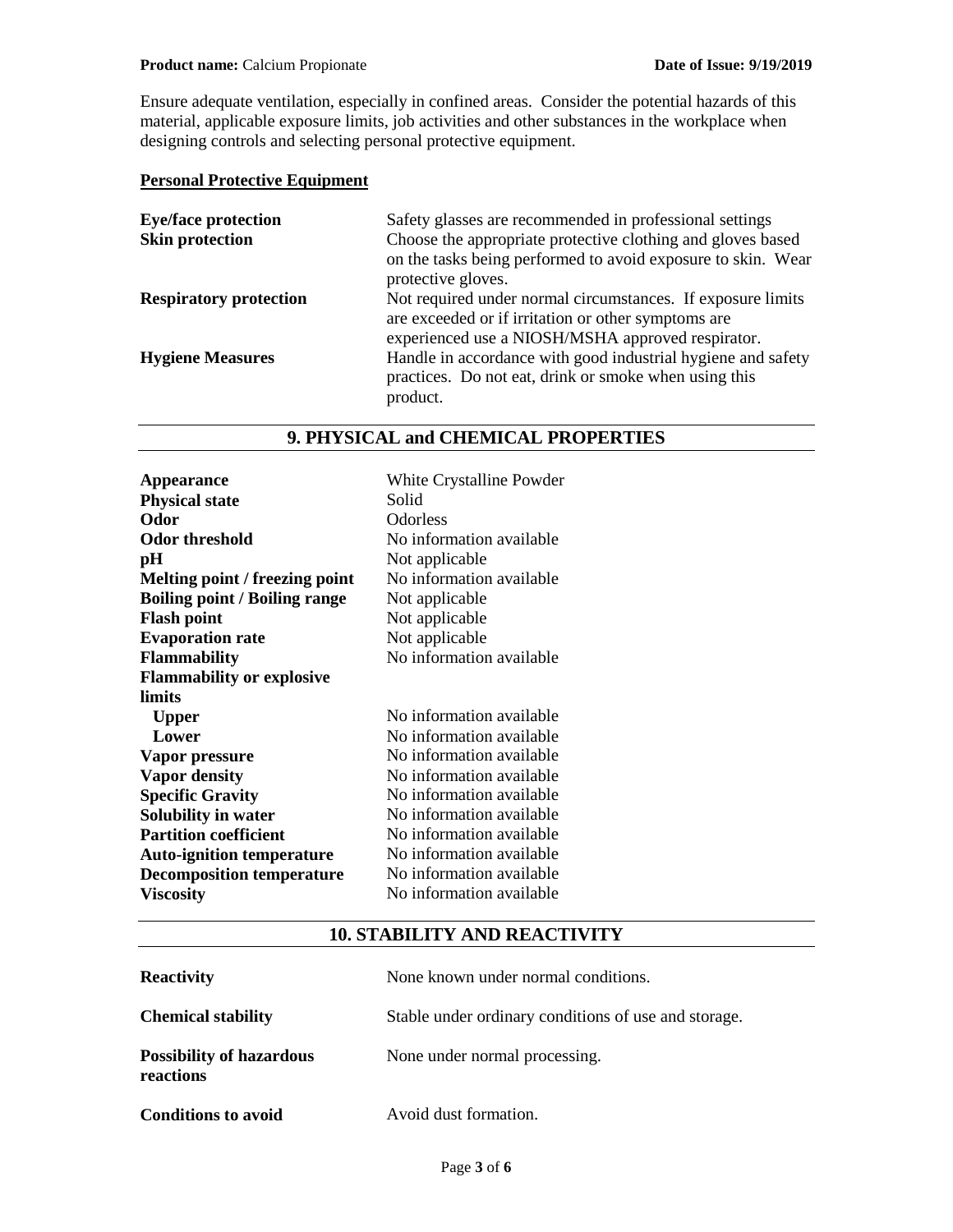| Incompatible materials         | Strong oxidizing agents.                                   |
|--------------------------------|------------------------------------------------------------|
| <b>Hazardous decomposition</b> | Hazardous combustion can lead to the release of irritating |
| products                       | gases and vapors.                                          |

# **11. TOXICOLOGICAL INFORMATION**

## **Information on likely routes of exposure**

| <b>Skin contact</b> | May cause skin irritation                 |
|---------------------|-------------------------------------------|
| Eye contact         | May cause eye irritation                  |
| Inhalation          | May cause irritation of respiratory tract |
| Ingestion           | May be harmful if swallowed               |

**Symptoms related to the physical chemical and toxicological characteristics** No information available

# **Delayed and immediate effects and also chronic effects form short and long-term exposure**

| <b>Skin damage/irritation</b>   | Not classified |
|---------------------------------|----------------|
| <b>Eye damage/irritation</b>    | Not classified |
| <b>Sensitization</b>            | Not classified |
| <b>Mutagenic effects</b>        | Not classified |
| Carcinogenicity                 | Not classified |
| <b>Reproductive toxicity</b>    | Not classified |
| <b>STOT</b> – single exposure   | Not classified |
| <b>STOT</b> – repeated exposure | Not classified |
| <b>Aspiration hazard</b>        | Not classified |

# **Acute Toxicity**

## **Component information**

| Component                 | Cas-No          | LD50 Oral      | <b>LD50 Dermal</b>       | <b>LC50</b> Inhalation |
|---------------------------|-----------------|----------------|--------------------------|------------------------|
| Propionic acid            | $4075 - 81 - 4$ | $>2,000$ mg/kg | $\overline{\phantom{a}}$ |                        |
| <sup>-</sup> Calcium Salt |                 |                |                          |                        |

# **12. ECOLOGICAL INFORMATION**

**Ecotoxicity** Not classified.

| <b>Component</b>                                             | <b>Freshwater Fish</b>   | <b>Freshwater Algae</b> | Water Flea              |
|--------------------------------------------------------------|--------------------------|-------------------------|-------------------------|
| Propionic Acid Calcium                                       | $LC50$ : > 10000 mg/L,   | $EC50: > 500$ mg/L,     | $EC50: > 500$ mg/l, 48h |
| Salt                                                         | 96h (Leuciscus idus)     | 72h (Scenedesmus        | (Daphnia magna)         |
| Cas-No: $4075-81-4$                                          |                          | subspicatus)            |                         |
| Persistence and degradability                                | No information available |                         |                         |
| No information available<br><b>Bioaccumulative potential</b> |                          |                         |                         |
| <b>Mobility in soil</b>                                      | No information available |                         |                         |
| Other adverse effects                                        | No information available |                         |                         |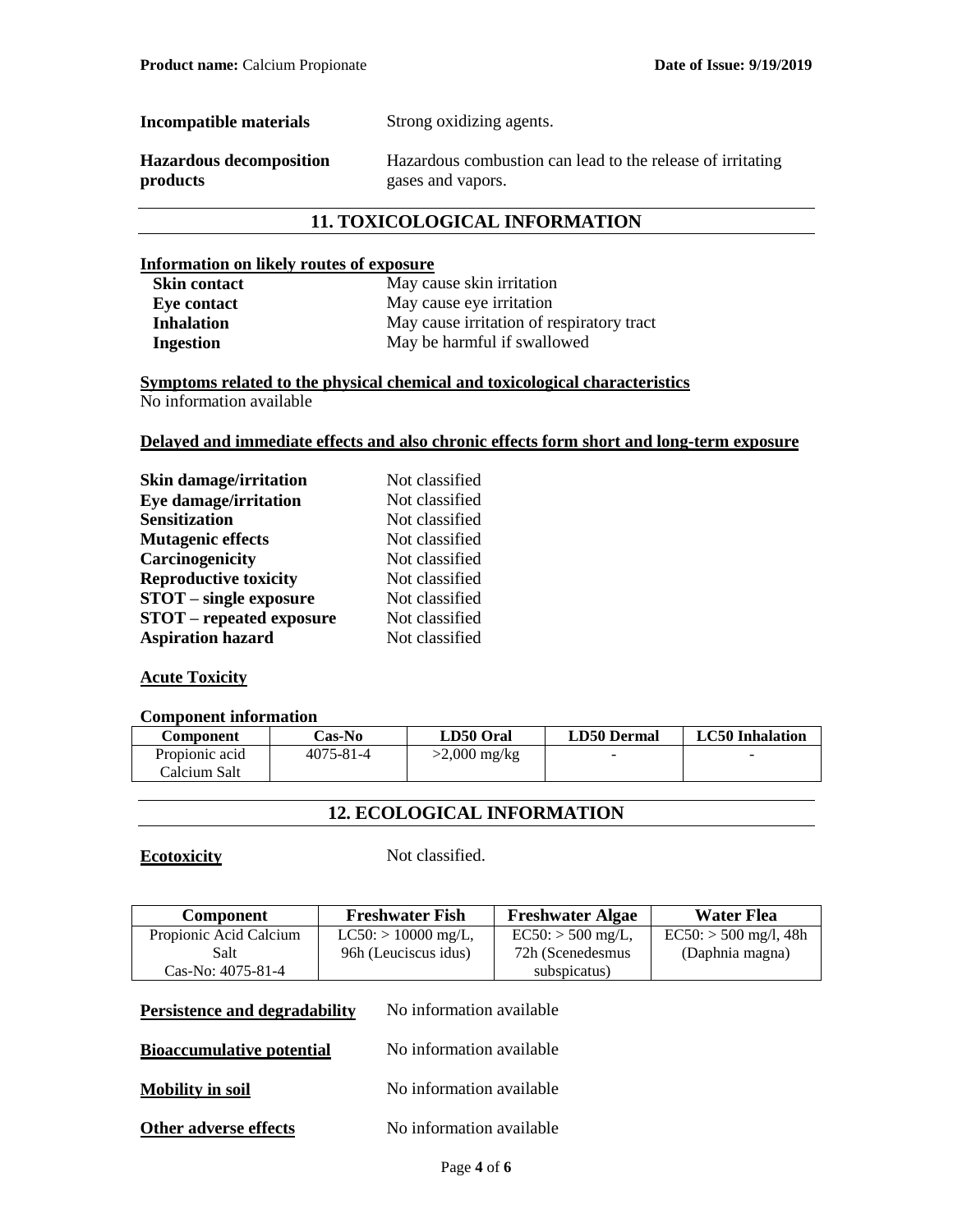# **13. DISPOSAL CONSIDERATIONS**

Waste Disposal Methods Processing, use or contamination of this product may occur during product use. Accordingly, it is the responsibility of the user to determine the proper disposal methodologies. Consult the appropriate state, regional or local regulations to ensure complete and accurate classification. Dispose of contaminated packaging in accordance with local regulations.

# **14. TRANSPORT INFORMATION**

| <b>DOT</b>  | Not regulated |
|-------------|---------------|
| <b>IATA</b> | Not regulated |
| <b>IMDG</b> | Not regulated |

# **15. REGULATORY INFORMATION**

## **International Inventories**

| <b>TSCA</b> | _1sted         |
|-------------|----------------|
| <b>DSL</b>  | $ -$<br>_isted |

## **US Federal Regulations**

**TSCA section 12(b) Export Notification** Not regulated

# **SARA 313**

Section 313 of Title III of the Superfund Amendments and Reauthorization Act of 1986 (SARA). Not applicable

# **SARA 311/312 Hazard Categorization**

| Acute health hazard   | No       |
|-----------------------|----------|
| Chronic Health Hazard | $\rm No$ |
| Fire hazard           | No       |
| Pressure              | No       |
| Reactivity            | $\rm No$ |

## **CERCLA/SARA 302 & 304**

Section 302 & 304 of Title III of the Superfund Amendments and Reauthorization Act of 1986 (SARA). Not applicable

**CWA (Clean Water Act)** Not Applicable

## **US State Regulations**

## **California Proposition 65**

This product does not contain any proposition 65 chemicals